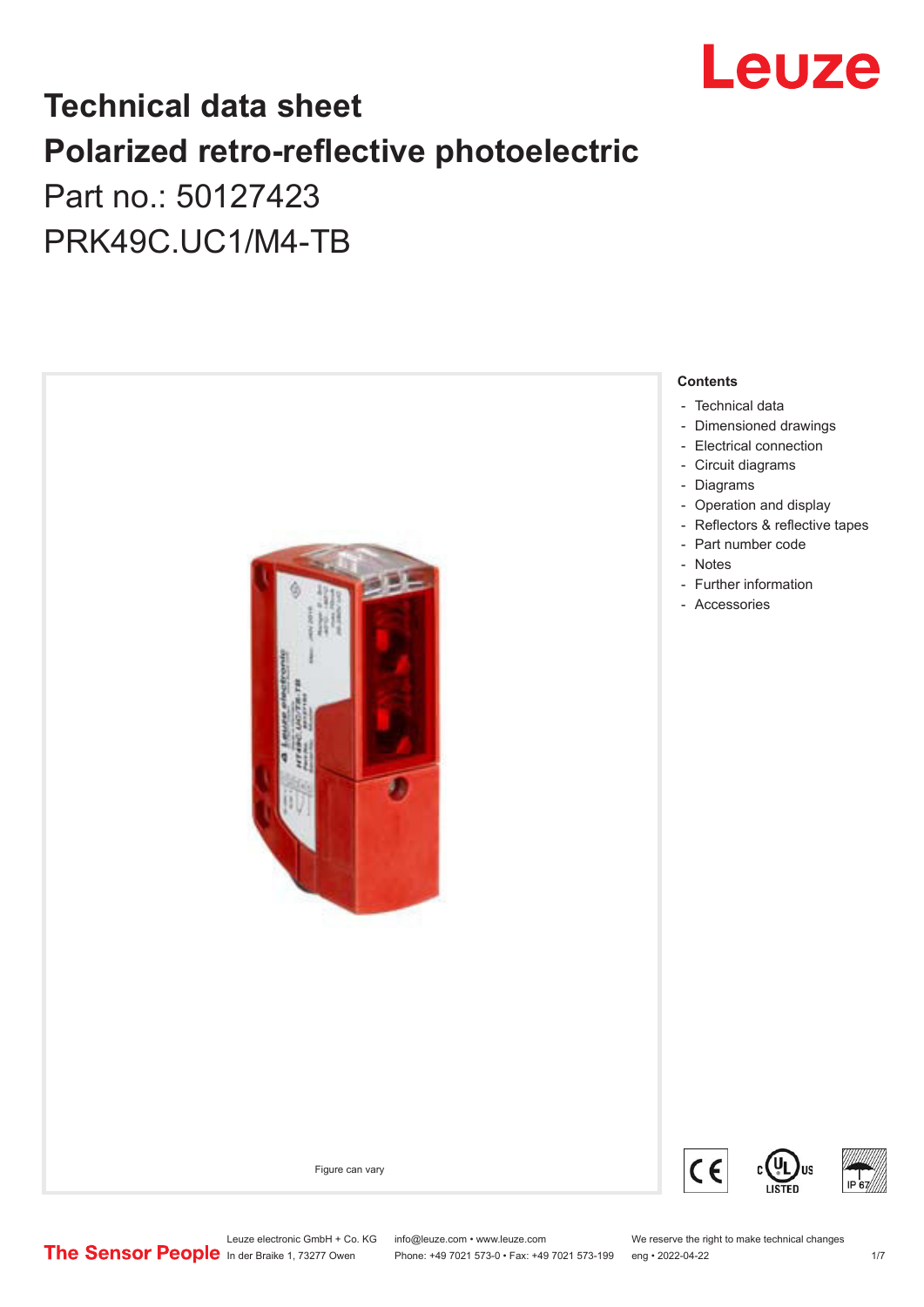## <span id="page-1-0"></span>**Technical data**

# Leuze

#### **Basic data**

| <b>Operating principle</b>                     | Reflection principle                          |
|------------------------------------------------|-----------------------------------------------|
|                                                |                                               |
| <b>Optical data</b>                            |                                               |
| <b>Operating range</b>                         | Guaranteed operating range                    |
| <b>Operating range</b>                         | $0.3$ 24 m, With reflector $TK(S)$<br>100x100 |
| <b>Operating range limit</b>                   | Typical operating range                       |
| <b>Operating range limit</b>                   | $0.1$ 30 m, With reflector TK(S)<br>100x100   |
| <b>Beam path</b>                               | Divergent                                     |
| <b>Light source</b>                            | LED, Red                                      |
| Wavelength                                     | 630 nm                                        |
| <b>Transmitted-signal shape</b>                | Pulsed                                        |
| LED group                                      | Exempt group (in acc. with EN 62471)          |
| Light spot size [at sensor distance]           | 130 mm [6,000 mm]                             |
| Type of light spot geometry                    | Round                                         |
| <b>Electrical data</b>                         |                                               |
| <b>Protective circuit</b>                      | Interference blanking                         |
|                                                | Transient protection                          |
|                                                |                                               |
| Performance data                               |                                               |
| Supply voltage $U_{B}$                         | 20  250 V. AC/DC                              |
| Power consumption (with AC)                    | 1.5 V·A                                       |
| <b>Outputs</b>                                 |                                               |
| Number of digital switching outputs 1 Piece(s) |                                               |
|                                                |                                               |
| Switching outputs<br><b>Voltage type</b>       | AC/DC                                         |
| Switching current, max.                        | 400 mA                                        |
| <b>Switching power</b>                         | 100 $V·A$                                     |
| <b>Switching voltage</b>                       | <b>250 V AC/DC</b>                            |
|                                                |                                               |
| <b>Switching output 1</b>                      |                                               |
| Assignment                                     | Connection 1, pin 4                           |
| <b>Switching element</b>                       | MOSFET semiconductor, NO (normally<br>open)   |
| <b>Switching principle</b>                     | Light/dark reversible                         |
| <b>Timing</b>                                  |                                               |
| <b>Switching frequency</b>                     | 150 Hz                                        |
| <b>Response time</b>                           | 3.3 <sub>ms</sub>                             |
| <b>Readiness delay</b>                         | 300 ms                                        |
|                                                |                                               |

| Signal OUT           |
|----------------------|
| Voltage supply       |
| Terminal             |
| Spring-cage terminal |
| $5$ -pin             |
|                      |

#### **Mechanical data**

| Dimension (W x H x L)               | 31 mm x 104 mm x 55.5 mm                           |
|-------------------------------------|----------------------------------------------------|
| <b>Housing material</b>             | <b>Plastic</b>                                     |
| <b>Plastic housing</b>              | PC                                                 |
| Lens cover material                 | <b>Plastic</b>                                     |
| Net weight                          | 150 <sub>g</sub>                                   |
| <b>Housing color</b>                | Red                                                |
| <b>Type of fastening</b>            | Through-hole mounting                              |
|                                     | Via optional mounting device                       |
| <b>Operation and display</b>        |                                                    |
| Type of display                     | LED                                                |
| <b>Number of LEDs</b>               | 2 Piece(s)                                         |
| <b>Operational controls</b>         | 270° potentiometer                                 |
|                                     | <b>Teach button</b>                                |
| Function of the operational control | Activation of the time module for dropout<br>delay |
|                                     | Light/dark switching                               |
|                                     | Sensitivity adjustment                             |
| <b>Environmental data</b>           |                                                    |
| Ambient temperature, operation      | $-4060 °C$                                         |
| Ambient temperature, storage        | $-40$ 70 °C                                        |
| <b>Certifications</b>               |                                                    |
| Degree of protection                | IP 67                                              |
| <b>Protection class</b>             | $\mathbf{H}$                                       |
| <b>Certifications</b>               | c UL US                                            |
| <b>Standards applied</b>            | IEC 60947-5-2                                      |
| <b>Classification</b>               |                                                    |
| <b>Customs tariff number</b>        | 85365080                                           |
| <b>ECLASS 5.1.4</b>                 | 27270902                                           |
| <b>ECLASS 8.0</b>                   | 27270902                                           |
| <b>ECLASS 9.0</b>                   | 27270902                                           |
| <b>ECLASS 10.0</b>                  | 27270902                                           |
| ECLASS 11.0                         | 27270902                                           |
| <b>ECLASS 12.0</b>                  | 27270902                                           |
| <b>ETIM 5.0</b>                     | EC002717                                           |
| <b>ETIM 6.0</b>                     | EC002717                                           |
| <b>ETIM 7.0</b>                     | EC002717                                           |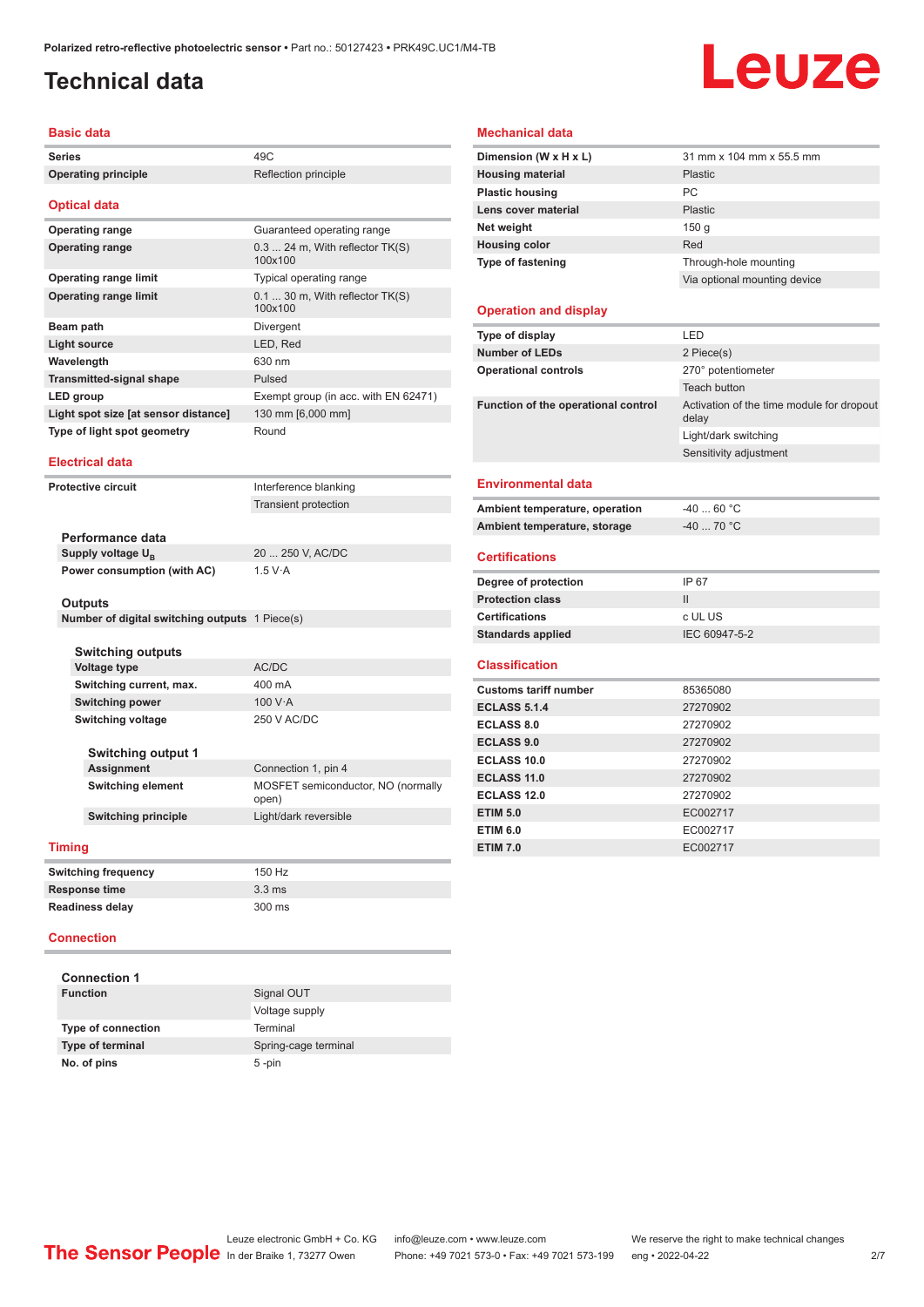## <span id="page-2-0"></span>**Dimensioned drawings**

Leuze

All dimensions in millimeters



- AA Green LED
- AB Yellow LED
- B Optical axis
- C Receiver
- D Transmitter
- E Sensitivity adjustment
- F Teach button
- H Countersinking for SK nut M5, 4.2 mm deep
- J Cable entry with M16 x 1.5 screw fitting for Ø 5 ... 10 mm



## **Electrical connection**

#### **Connection 1**

| <b>Function</b>    | Signal OUT           |
|--------------------|----------------------|
|                    | Voltage supply       |
| Type of connection | Terminal             |
| Type of terminal   | Spring-cage terminal |
| No. of pins        | $5 - pin$            |
|                    |                      |

#### **Terminal Assignment**

 $\sim$ 

|   | $+ / L1$         |
|---|------------------|
| 2 | $-/ N$           |
| 3 | n.c.             |
| Λ | OUT <sub>1</sub> |
| 5 | COM              |
|   |                  |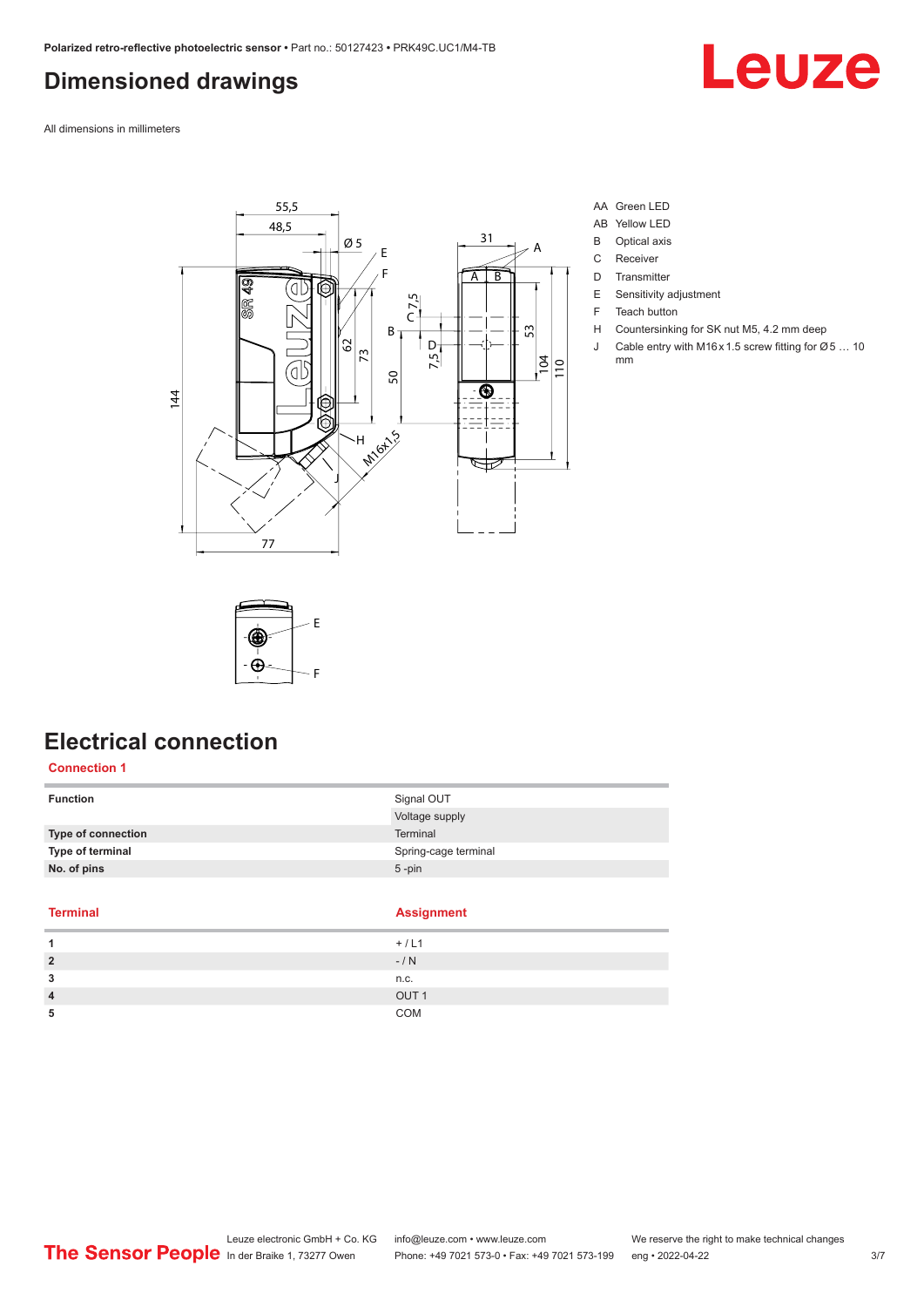## <span id="page-3-0"></span>**Circuit diagrams**





## **Diagrams**





#### Typ. function reserve



- x Distance [m]
- y Misalignment [mm]
- A TKS 100x100
- B TK 82.2
- C MTKS 50x50.1
- D TKS 40x60
- E TKS 20x40
- F Film REF 4-A-50x50
- G Switching point

## **Operation and display**

#### **LED Display Meaning**

|        | Green, continuous light  | Operational readiness |
|--------|--------------------------|-----------------------|
| $\sim$ | Yellow, continuous light | Light path free       |

Leuze electronic GmbH + Co. KG info@leuze.com • www.leuze.com We reserve the right to make technical changes<br>
The Sensor People in der Braike 1, 73277 Owen Phone: +49 7021 573-0 • Fax: +49 7021 573-199 eng • 2022-04-22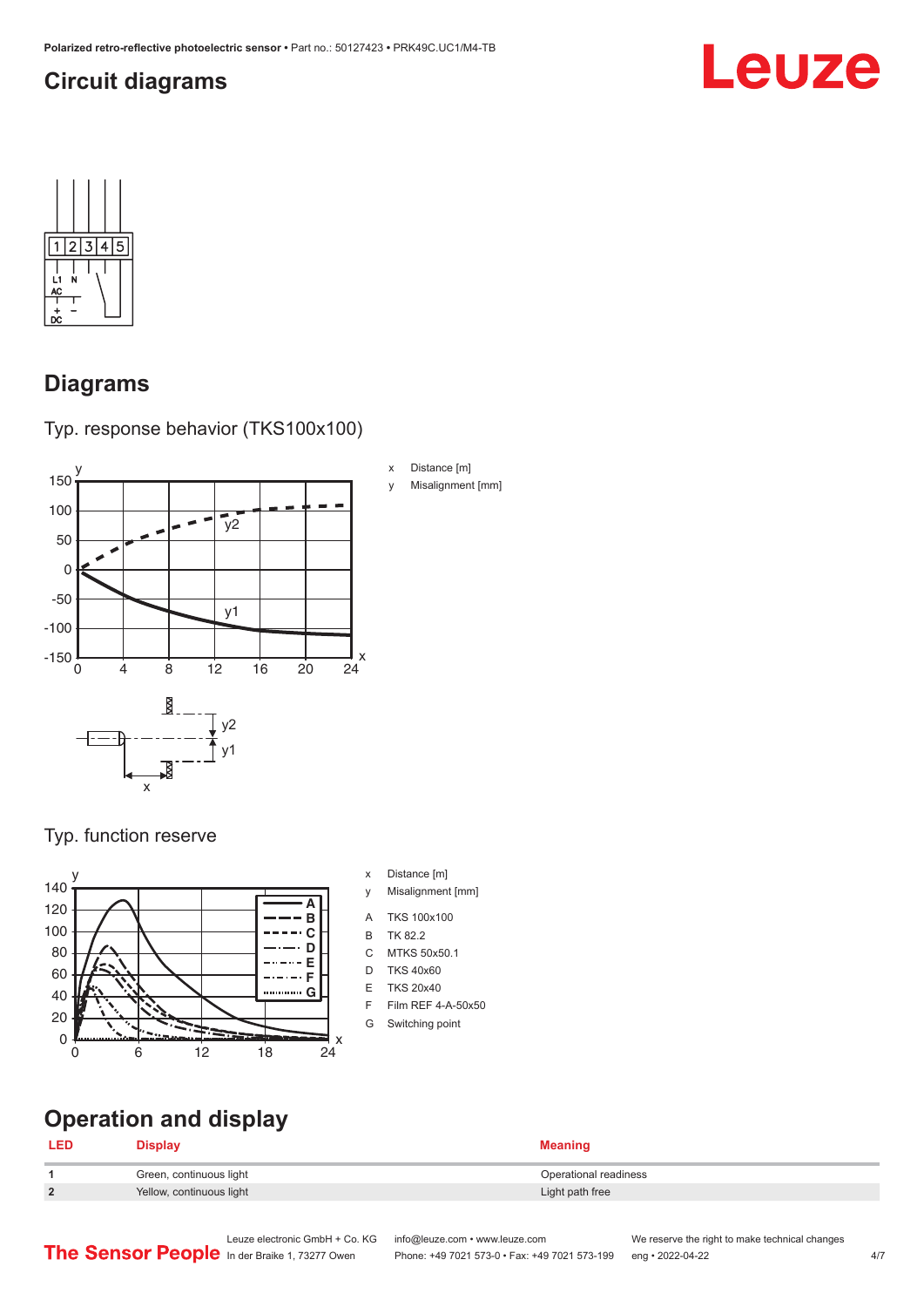## <span id="page-4-0"></span>**Operation and display**

| <b>LED</b>     | <b>Display</b>   | <b>Meaning</b>                       |
|----------------|------------------|--------------------------------------|
| $\overline{2}$ | Yellow, flashing | Light path free, no function reserve |

## **Reflectors & reflective tapes**

| Part no. | <b>Designation</b> | <b>Operating range</b><br><b>Operating range</b> | <b>Description</b>                                                                                                                                                                                                                            |
|----------|--------------------|--------------------------------------------------|-----------------------------------------------------------------------------------------------------------------------------------------------------------------------------------------------------------------------------------------------|
| 50117583 | MTKS 50x50.1       | 0.315m<br>$0.118$ m                              | Design: Rectangular<br>Triple reflector size: 1.2 mm<br>Reflective surface: 50 mm x 50 mm<br>Material: Plastic<br>Base material: Plastic<br>Chemical designation of the material: PMMA8N<br>Fastening: Through-hole mounting, Adhesive        |
| 50108300 | REF 4-A-50x50      | 0.34m<br>0.15m                                   | Design: Rectangular<br>Reflective surface: 50 mm x 50 mm<br><b>Material: Plastic</b><br>Chemical designation of the material: PMMA<br>Fastening: Self-adhesive                                                                                |
| 50003192 | TK 100x100         | $0.324$ m<br>$0.130$ m                           | Design: Rectangular<br>Triple reflector size: 4 mm<br>Reflective surface: 96 mm x 96 mm<br>Material: Plastic<br>Base material: Plastic<br>Chemical designation of the material: PMMA8N<br>Fastening: Rear side can be glued                   |
| 50003189 | TK 30x50           | $0.312$ m<br>0.115m                              | Design: Rectangular<br>Triple reflector size: 4 mm<br>Reflective surface: 29 mm x 45 mm<br><b>Material: Plastic</b><br>Base material: Plastic<br>Chemical designation of the material: PMMA8N<br>Fastening: Rear side can be glued            |
| 50024127 | TK 82.2            | 0.315m<br>$0.118$ m                              | Design: Round<br>Triple reflector size: 4 mm<br>Reflection surface diameter: 79 mm<br>Material: Plastic<br>Base material: Plastic<br>Chemical designation of the material: PMMA8N<br>Fastening: Through-hole mounting, Rear side can be glued |
| 50022816 | <b>TKS 100X100</b> | $0.324$ m<br>$0.130$ m                           | Design: Rectangular<br>Triple reflector size: 4 mm<br>Reflective surface: 96 mm x 96 mm<br>Material: Plastic<br>Base material: Plastic<br>Chemical designation of the material: PMMA8N<br>Fastening: Through-hole mounting, Adhesive          |
| 50081283 | <b>TKS 20X40</b>   | 0.38m<br>$0.110$ m                               | Design: Rectangular<br>Triple reflector size: 2.3 mm<br>Reflective surface: 16 mm x 38 mm<br>Material: Plastic<br>Base material: Plastic<br>Chemical designation of the material: PMMA8N<br>Fastening: Through-hole mounting, Adhesive        |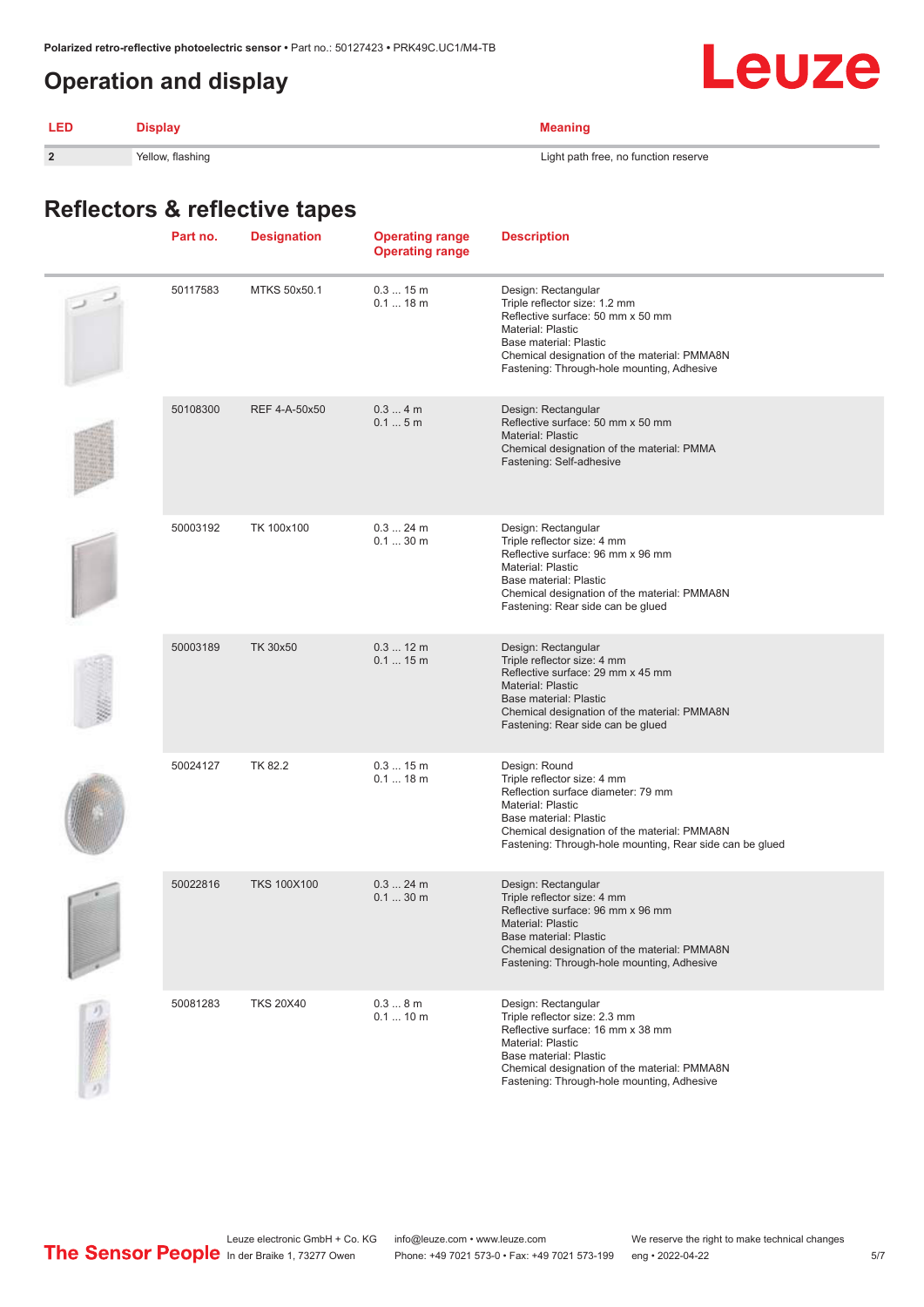## <span id="page-5-0"></span>**Reflectors & reflective tapes**



|     | Part no. | <b>Designation</b> | <b>Operating range</b><br><b>Operating range</b> | <b>Description</b>                                                                                                                                                                                                                   |
|-----|----------|--------------------|--------------------------------------------------|--------------------------------------------------------------------------------------------------------------------------------------------------------------------------------------------------------------------------------------|
| r s | 50023525 | <b>TKS 30X50</b>   | $0.312 \text{ m}$<br>0.115m                      | Design: Rectangular<br>Triple reflector size: 3 mm<br>Reflective surface: 27 mm x 44 mm<br>Material: Plastic<br>Base material: Plastic<br>Chemical designation of the material: PMMA8N<br>Fastening: Through-hole mounting, Adhesive |

## **Part number code**

Part designation: **AAA49Cd.EEfG/iJ-KL**

| AAA49C    | Operating principle / construction<br>PRK49C: Retro-reflective photoelectric sensor with polarization filter<br>HT49C: Diffuse reflection sensor with background suppression<br>LS49C: Throughbeam photoelectric sensor transmitter<br>LE49C: Throughbeam photoelectric sensor receiver                                                                  |
|-----------|----------------------------------------------------------------------------------------------------------------------------------------------------------------------------------------------------------------------------------------------------------------------------------------------------------------------------------------------------------|
| d         | Light type<br>n/a: red light<br>I: infrared light                                                                                                                                                                                                                                                                                                        |
| EE        | <b>Operating voltage</b><br>n/a: 10  30 V, DC<br>UC: 20  250V AC/DC (all-mains design)                                                                                                                                                                                                                                                                   |
| f         | <b>Equipment</b><br>H: With heating<br>D: Depolarizing media<br>1: 270° potentiometer<br>8: activation input (activation with high signal)                                                                                                                                                                                                               |
| iJ        | Switching output / Function / OUT1OUT2<br>2: NPN transistor output, light switching<br>N: NPN transistor output, dark switching<br>4: PNP transistor output, light switching<br>P: PNP transistor output, dark switching<br>W: warning output<br>TS: Relay, NC contact/NO contact<br>M4: Low impedance MOSFET semiconductor switching output, NO contact |
| <b>KL</b> | <b>Electrical connection</b><br>TB: Terminal block - terminal compartment with spring terminals $(5 \times 1.5 \text{ mm}^2)$<br>n/a: cable, standard length 2000 mm                                                                                                                                                                                     |
|           | <b>Note</b>                                                                                                                                                                                                                                                                                                                                              |
|           | $\&$ A list with all available device types can be found on the Leuze website at www.leuze.com.                                                                                                                                                                                                                                                          |

### **Notes**

| <b>Observe intended use!</b>                                                                                                                                                                                               |
|----------------------------------------------------------------------------------------------------------------------------------------------------------------------------------------------------------------------------|
| $\%$ This product is not a safety sensor and is not intended as personnel protection.<br>₹ The product may only be put into operation by competent persons.<br>§ Only use the product in accordance with its intended use. |